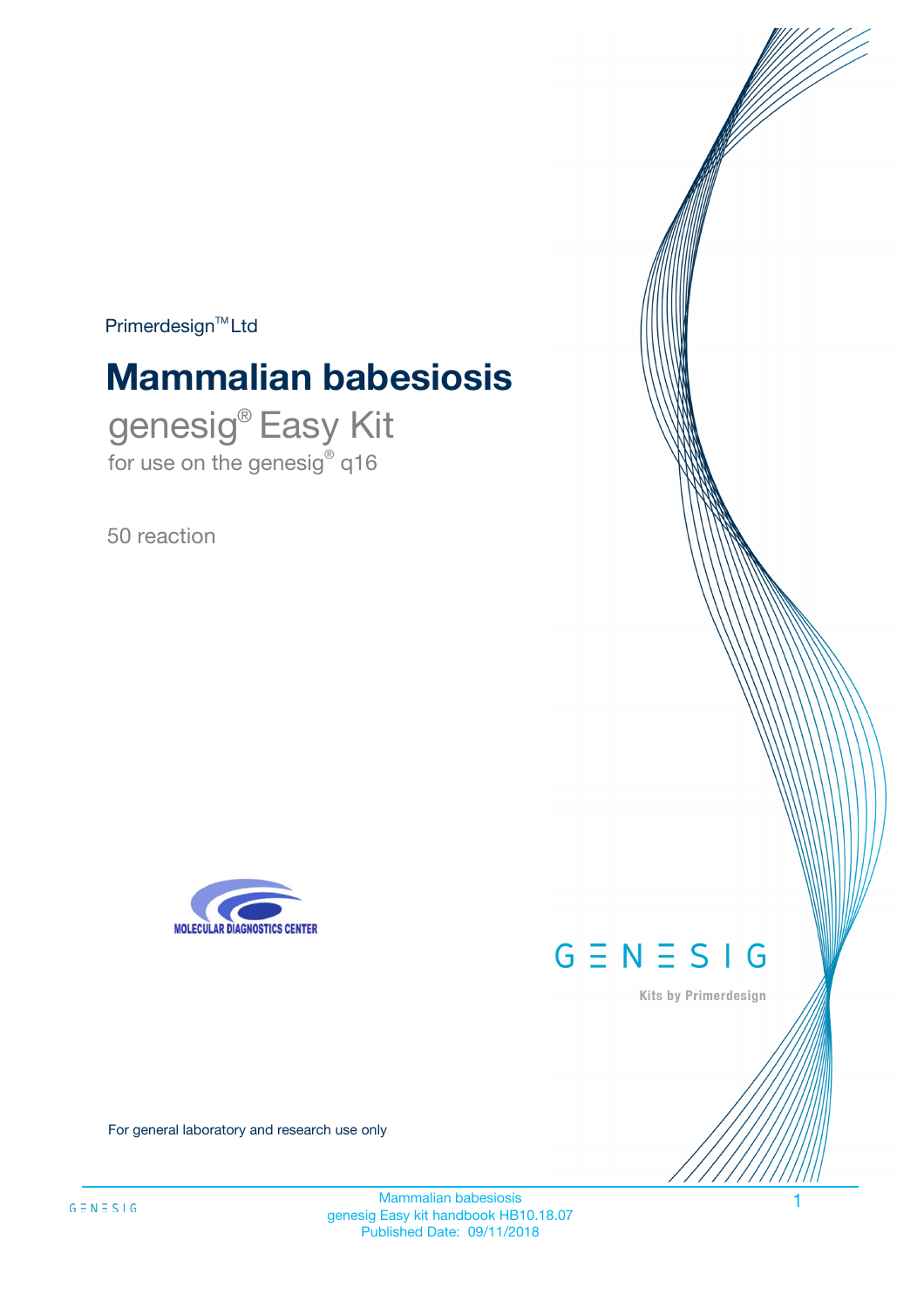# genesig® Easy: at a glance guide

#### **For each DNA test**

| Component                 | <b>Volume</b> | Lab-in-a-box pipette |  |
|---------------------------|---------------|----------------------|--|
| M.babesiosis reaction mix | 10 µl         |                      |  |
| <b>Your DNA sample</b>    | 10 µl         |                      |  |

#### **For each positive control**

| Component                 | Volume          | Lab-in-a-box pipette |  |
|---------------------------|-----------------|----------------------|--|
| M.babesiosis reaction mix | 10 <sub>µ</sub> |                      |  |
| Positive control template | 10 <sub>µ</sub> |                      |  |

#### **For each negative control**

| Component                 | <b>Volume</b>   | Lab-in-a-box pipette |  |
|---------------------------|-----------------|----------------------|--|
| M.babesiosis reaction mix | 10 <sub>µ</sub> |                      |  |
| <u>Water</u>              | 10 <sub>µ</sub> |                      |  |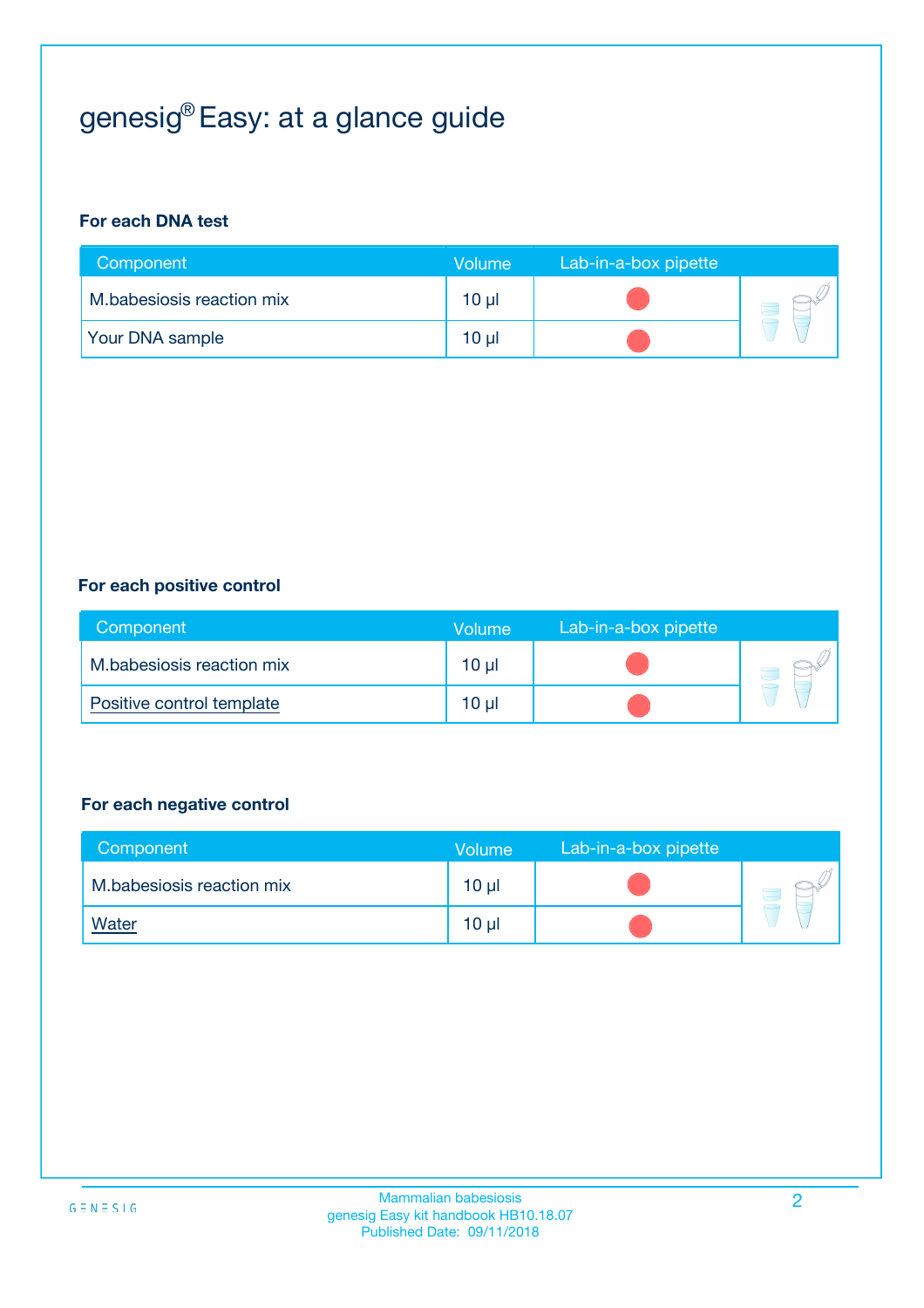# Kit Contents



# Reagents and equipment to be supplied by the user

#### **genesig® q16 instrument**

#### **genesig® Easy Extraction Kit**

This kit is designed to work well with all processes that yield high quality RNA and DNA but the genesig Easy extraction method is recommended for ease of use.

#### **genesig® Lab-In-A-Box**

The genesig Lab-In-A-Box contains all of the pipettes, tips and racks that you will need to use a genesig Easy kit. Alternatively if you already have these components and equipment these can be used instead.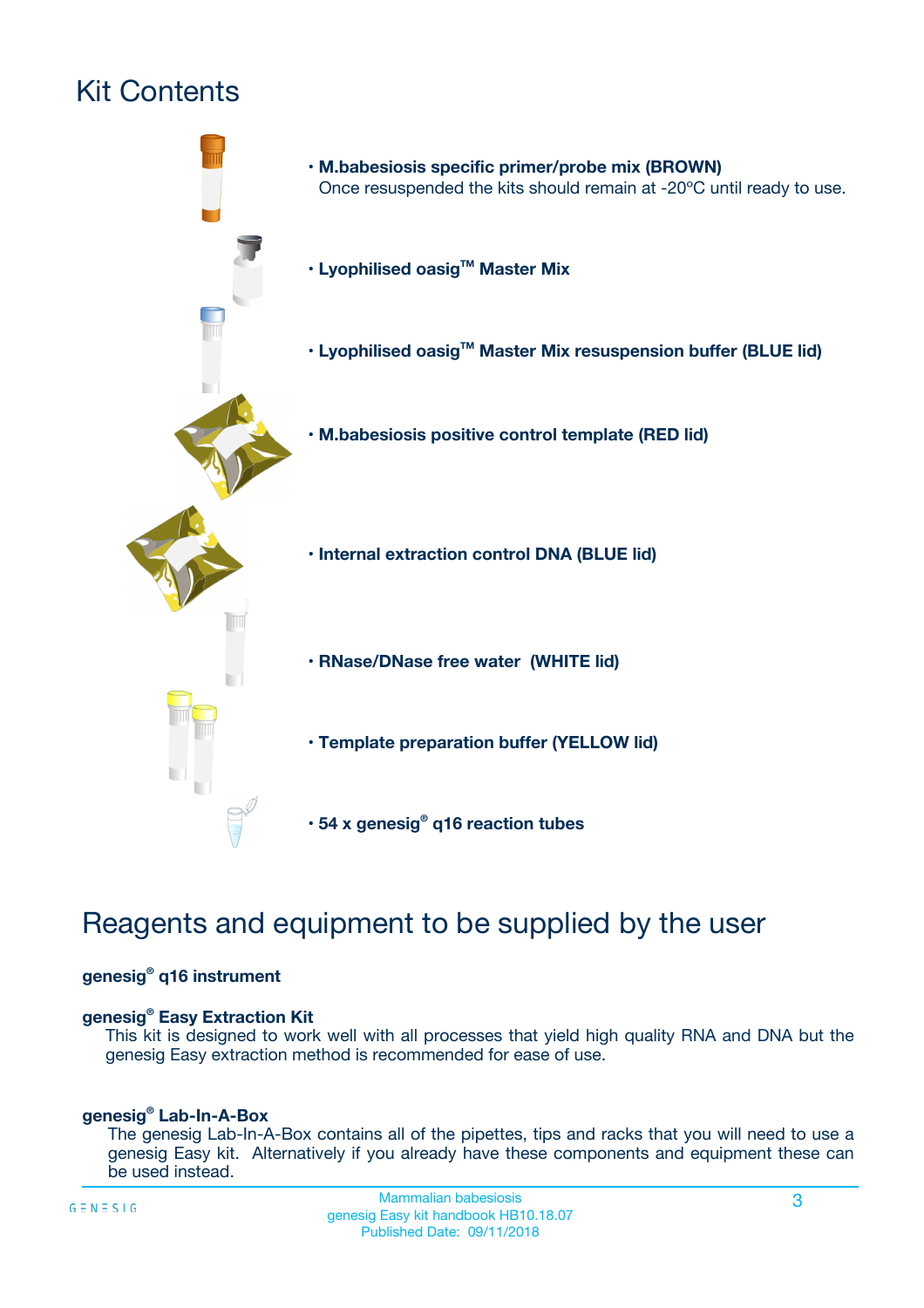# Step-by-step guide

### 1. Create your reaction mix



Use the blue pipette to transfer 500µl**\*** of the oasig Master Mix resuspension buffer into the tube of lyophilised oasig Master Mix and mix well by gently swirling. Then transfer all of that master mix into the brown tube labelled M.babesiosis primers/probe.

**\***Transfering 525µl of the oasig Master Mix resuspension buffer to your oasig Master Mix (instead of the 500µl recommended above) will enable you to take full advantage of the 50 reactions by accounting for volume losses during pipetting. In order to do so with the genesig Easy fixed volume pipettes use 1x blue, 2x red and 1x grey pipettes to make the total volume. Please be assured that this will not adversely affect the efficiency of the test.

Cap and shake tube to mix. A thorough shake is essential to ensure that all components are resuspended. **Failure to mix well can produce poor kit performance.**

Leave to stand for 5 minutes. Now your reaction mix is ready to use.

Store the reaction mix in the freezer from hereon.

#### Top tip

- Ensure that the reaction mix is mixed thoroughly before each use by shaking.
- **•** Once resuspended do not expose genesig Easy kit to temperatures above -20°C for longer than 30 minutes at a time.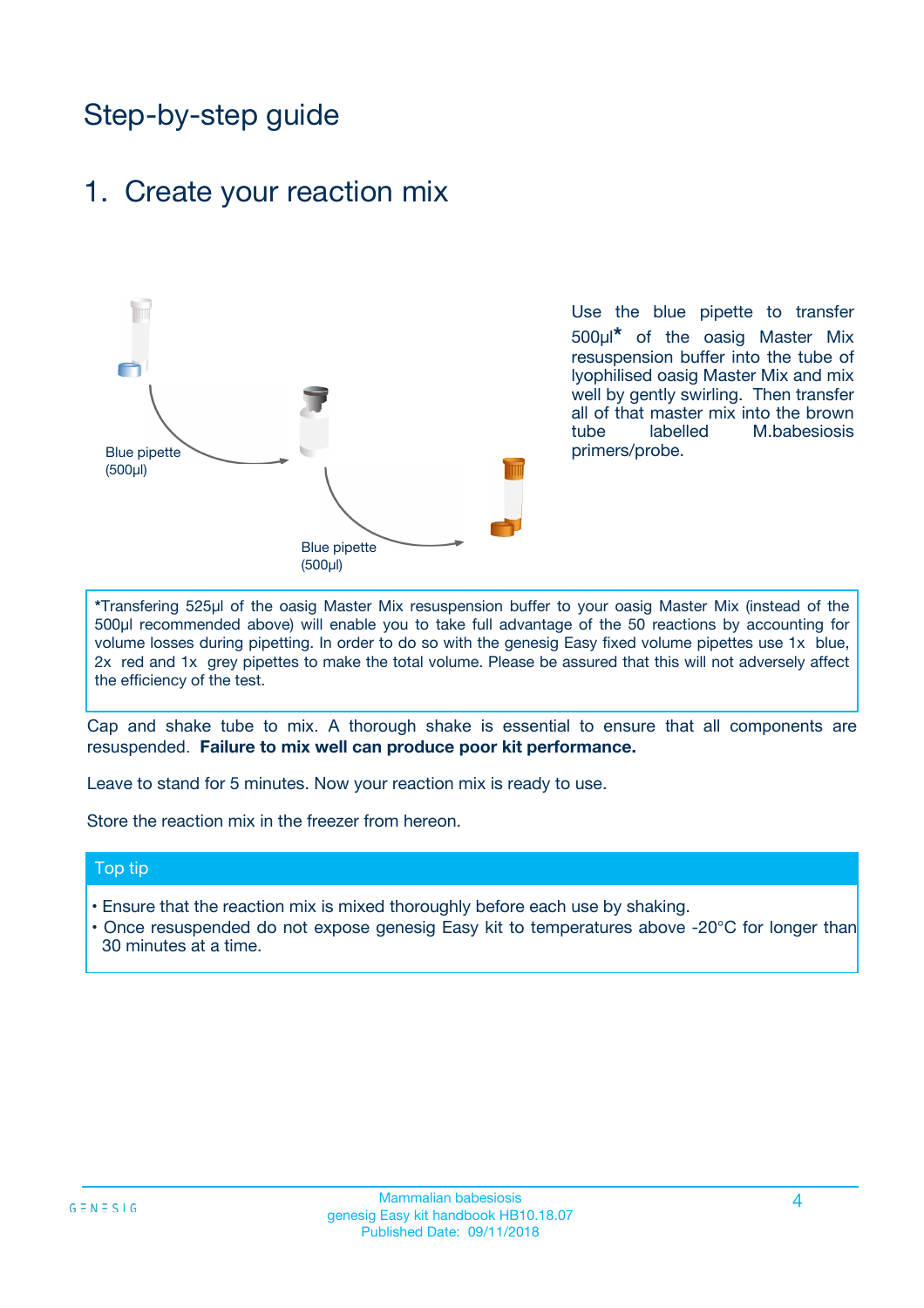# 2. Internal extraction control



Use the blue pipette to transfer 1000µl (2 x 500µl) of template preparation buffer into the Internal Extraction Control DNA tube. Cap and shake tube to mix.

Your kit contains Internal Extraction Control DNA. This is added to your biological sample at the beginning of the DNA extraction process. It is extracted along with the DNA from your target of interest. The q16 will detect the presence of this Internal Extraction Control DNA at the same time as your target. This is the ideal way to show that your DNA extraction process has been **successful.** 

#### **If you are using an alternative extraction kit:**

Use the red pipette to transfer 10µl of Internal Extraction Control DNA to your sample **after** the lysis buffer has been added then follow the rest of the extraction protocol.

#### **If you are using samples that have already been extracted:**

Use the grey pipette to transfer 5µl of Internal Extraction Control DNA to your extracted sample.

## 3. Add reaction mix to all reaction tubes



For every reaction to be run, use the red pipette to add 10µl of your M.babesiosis reaction mix to every tube.

#### Top tip

- Always pipette the reaction mix directly into the bottom of the tube.
- You can label the tube lids to aid your reaction setup but avoid labelling tube sides.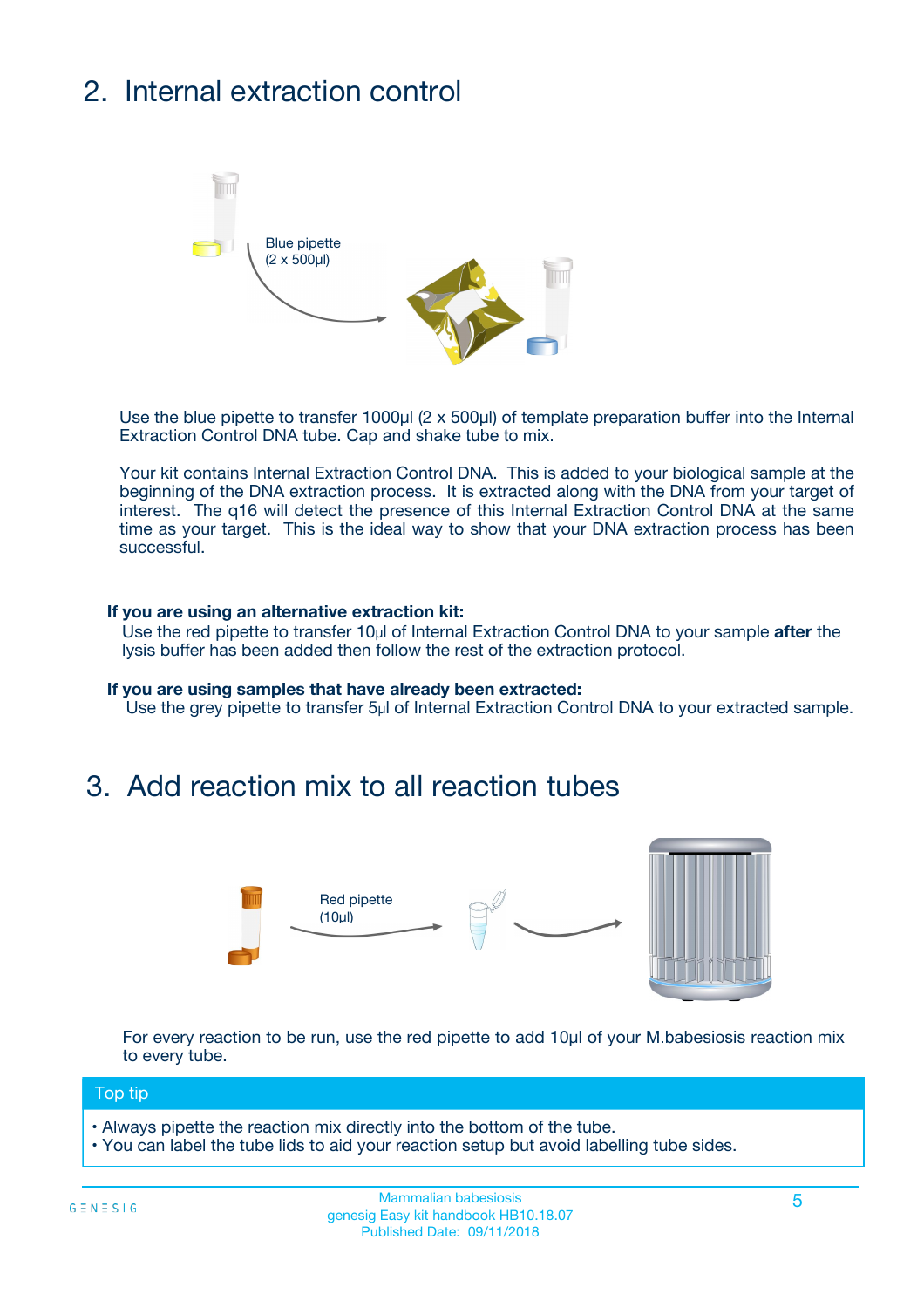## 4. Negative control



For each test you will require a negative control. Instead of DNA, water is used. This sample should typically prove negative thus proving that all of your positive samples really are positive.

To create a negative control reaction simply use the red pipette to add 10µl of the water to the required reaction tubes. Close these tubes after adding the water.

Because some genesig kit targets are common in the environment you may occasionally see a "late" signal in the negative control. The q16 software will take this into account accordingly.

#### Top tip

**•** Always add the water to the side of the tube to reduce the introduction of bubbles.

### 5. Set up a test



For each sample you wish to analyse, use the red pipette to add 10µl of your DNA sample to the required reaction tubes. Close these tubes after adding the sample. Always change pipette tips between samples.

#### Top tip

**•** Always add the DNA sample to the side of the tube to reduce the introduction of bubbles.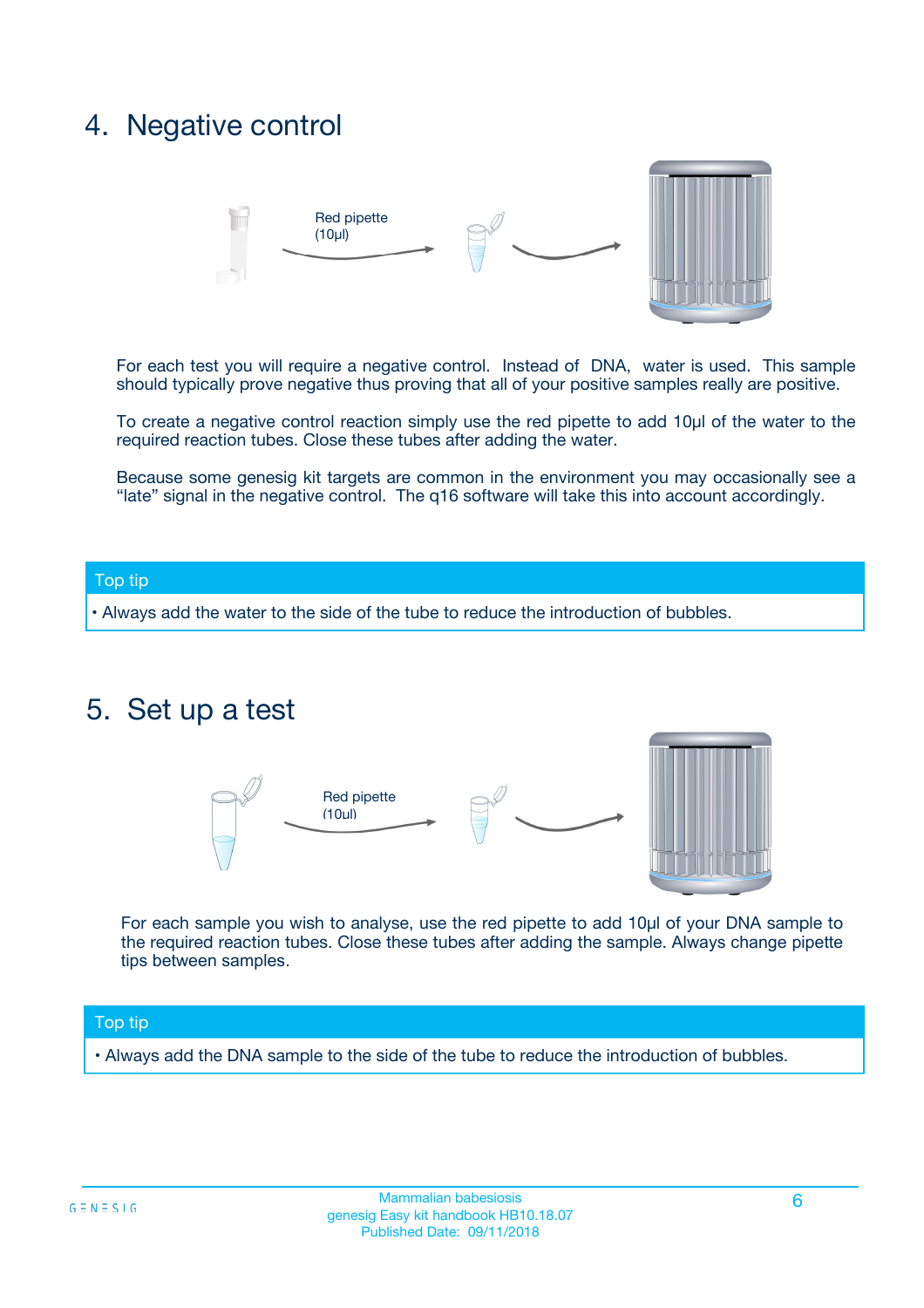## 6. Positive control



Use the blue pipette to transfer 1000µl (2 x 500µl) of template preparation buffer into the positive control template tube. Cap and shake tube to mix.

Each time you run a test you will require a positive control. This is a small portion of DNA from your target of interest. It serves two purposes:

1. It will always test positive so it shows that everything is working as it should be.

2. The q16 software knows how much DNA is present in the positive control. So it can automatically compare your sample of interest with the positive control to calculate the amount of target DNA in your sample.

To create a positive control reaction, simply use 10µl of the positive control instead of your DNA sample.



Take great care when setting up your positive control. The positive control template has the potential to give you a false positive signal in your other samples. Set positive controls up last after all other sample tubes are closed. Always change pipette tips between samples. You may even choose to set up positive controls in a separate room.

#### Top tip

**•** Always add the positive control to the side of the tube to reduce the introduction of bubbles.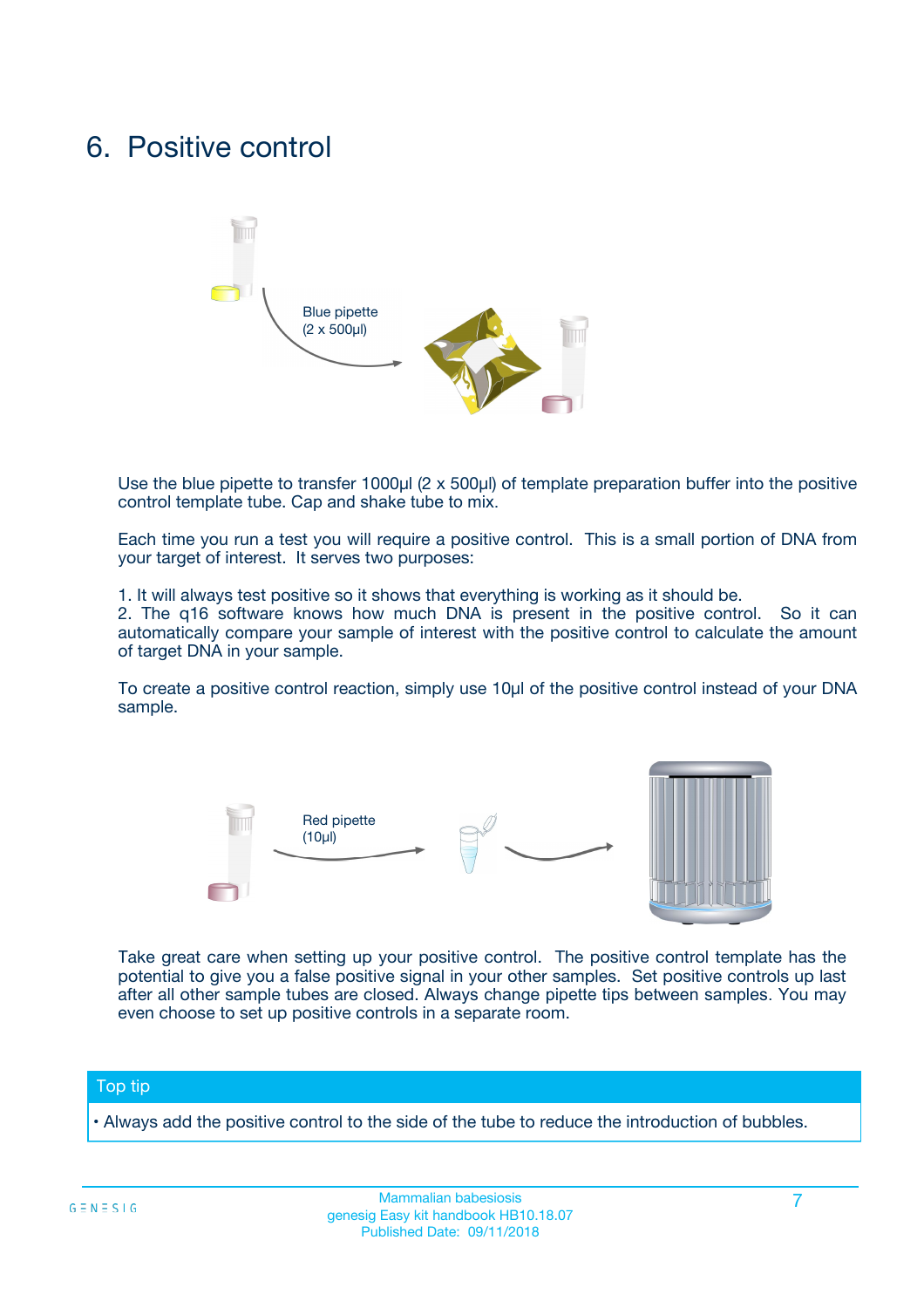# 7. Running the test

Place the tubes into the correct positions in your q16 as defined by the software, this may include positioning of empty tubes to ensure that the q16 lid is balanced. The run can then be started.

| qenesig q16 PCR software - 1.2                                               |                                   | $\Box$                                                                                          |
|------------------------------------------------------------------------------|-----------------------------------|-------------------------------------------------------------------------------------------------|
| $\vert \cdot \vert$<br>Unsaved (New Experiment 2<br><b>Open Experiments:</b> | <b>D</b> Open<br>R <sub>New</sub> | Save<br>Save As<br><b>C</b> Close<br><b>&amp; Configuration</b><br>$G \equiv N \equiv S \mid G$ |
| <b>Setup</b><br><b>Results</b><br>Stages:                                    |                                   |                                                                                                 |
| <b>Notes</b>                                                                 | <b>Samples</b>                    | <b>Tests</b>                                                                                    |
| <b>Name and Details</b>                                                      | Name<br>Color                     | Note<br>Color<br>Note<br>Name                                                                   |
| New Experiment 2017-10-26 11:06                                              | Sample 1                          | ÷<br>条<br>Test 1                                                                                |
| Kit type: genesig® Easy Target Detection kit                                 | Sample 2                          |                                                                                                 |
| Instrument Id.:                                                              | Sample 3                          | $\qquad \qquad \blacksquare$<br>$\qquad \qquad \blacksquare$                                    |
| <b>Run Completion Time:</b>                                                  | Sample 4                          |                                                                                                 |
| <b>Notes</b><br><b>A</b><br>$\overline{\mathbf v}$                           | Sample 5                          | ♦<br>4<br>÷<br>₩                                                                                |
| <b>Well Contents</b>                                                         |                                   | <b>Run</b>                                                                                      |
| Pos.<br>Test                                                                 | Sample                            | <b>Run Status</b>                                                                               |
| Test 1<br>$\blacktriangleleft$                                               | Negative Control                  | $\blacktriangle$                                                                                |
| $\overline{2}$<br>Test 1                                                     | <b>Positive Control</b>           |                                                                                                 |
| $\overline{\mathbf{3}}$<br>Test 1                                            | Sample 1                          | Show full log                                                                                   |
| Test 1<br>4                                                                  | Sample 2                          |                                                                                                 |
| 5<br>Test 1                                                                  | Sample 3                          | <b>Run Control</b>                                                                              |
| Test 1<br>6                                                                  | Sample 4                          |                                                                                                 |
| $\overline{7}$<br>Test 1                                                     | Sample 5                          |                                                                                                 |
| 8                                                                            |                                   | $\triangleright$ Start Run<br>Abort Run                                                         |
| <b>JOD FURTY TUDE TO BUILDED IN</b>                                          |                                   | $\overline{\mathbf{v}}$                                                                         |

#### Top tip

- Before loading tubes into the q16, check for bubbles! Flick the bottom of the tubes to remove any bubbles that may have formed during the test setup.
- Apply centrifugal force with a sharp wrist action to ensure all solution is at the bottom of the reaction tube.
- When repeating a test you can use a previous file as a template by clicking 'open' then selecting File name > Files of Type > Experiment file as template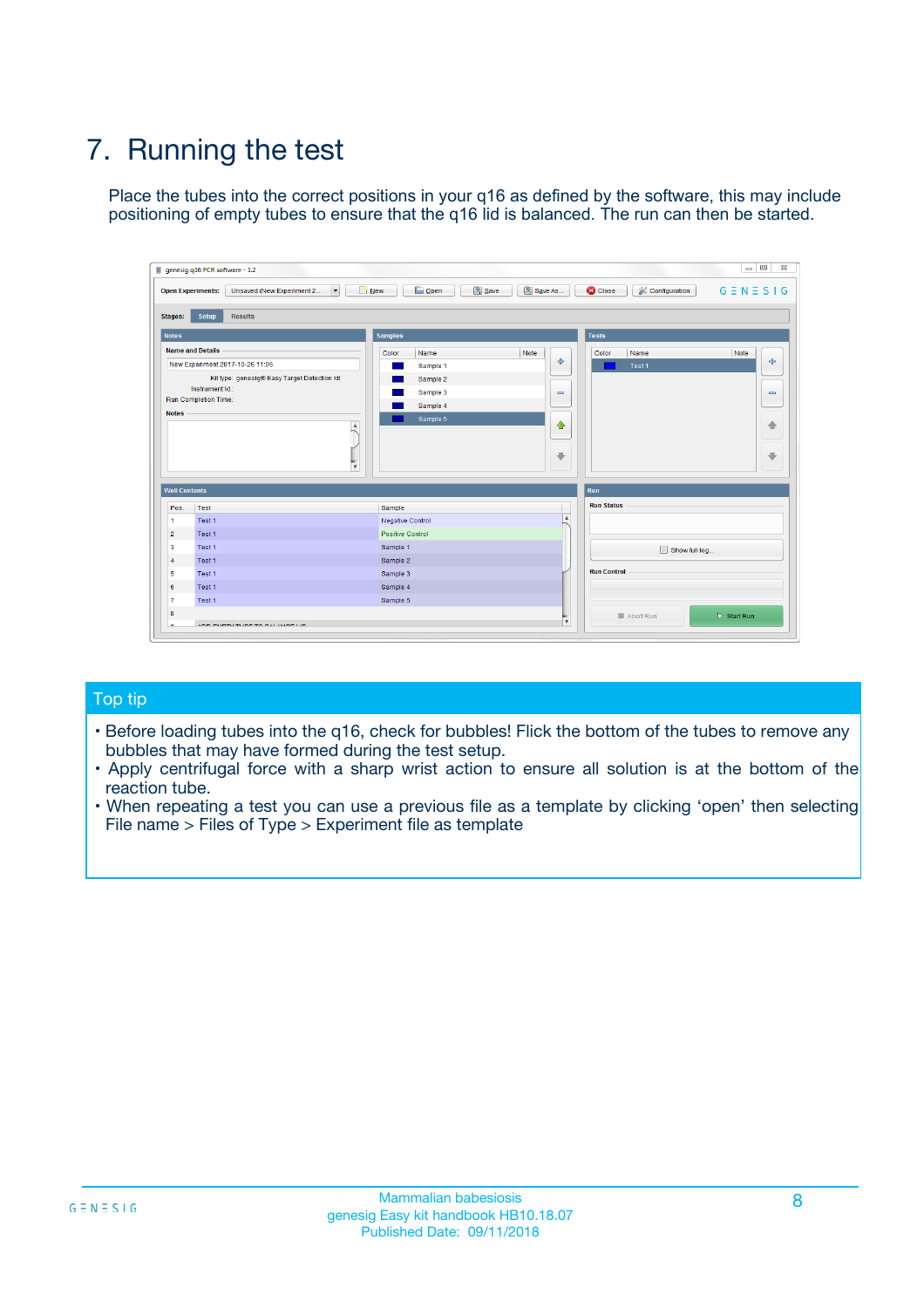## What do my results mean?

Analysis of your data is carried out automatically by the genesig q16. The following information is designed to help you fully understand a result or to troubleshoot:

### "Positive"

#### **Explanation**

Your sample has produced a positive result. Your target of interest is present and you can use the reported quantity.

"Negative"

#### **Explanation**

Your sample has produced a negative result. The target is not present in your sample.

### "Test contaminated"

#### **Explanation**

The Negative Control should be completely free of any DNA. If you see this error message it means that at some point during the setup, the Negative Control has been contaminated with DNA and has given a positive signal. This contamination has invalidated the test. The Positive Control and your test samples are both possible sources of contaminating DNA. The genesig q16 reaction tubes from previous runs will also contain very high amounts of DNA so it is important that these are carefully disposed of after the run is completed and NEVER OPENED. It may be the case that your kits have become contaminated which will lead to the same problem occurring repeatedly.

#### **Solutions**

1. Clean your working area using a commercial DNA remover solution to ensure the area is DNA free at the start of your run and re-run the test

2. If the problem persists then the kit has become contaminated and it will have to be discarded and replaced with a new kit. When you open the new kit, run a simple test to show that changing the kit has solved the problem. Prepare a test which includes only the Positive Control, the Negative Control and one 'mock sample'. For the 'mock sample' add water instead of any sample DNA. The result for the Negative Control and the mock sample should be negative indicating that contamination is no longer present.

#### **Preventive action**

An ideal lab set-up has a 'Clean area' where the test reagents are prepared and a 'sample area' where DNA samples and the Positive Control template are handled. The best workflow involves setting up all the test components (excluding the positive control template) in the clean area and then moving the tests to the sample area for sample and Positive Control addition. If this method is followed then the kit components are always kept away from possible sources of contamination. For extra security the Negative Control can be completely prepared and sealed in the clean area. All work areas should be decontaminated regularly with DNA remover.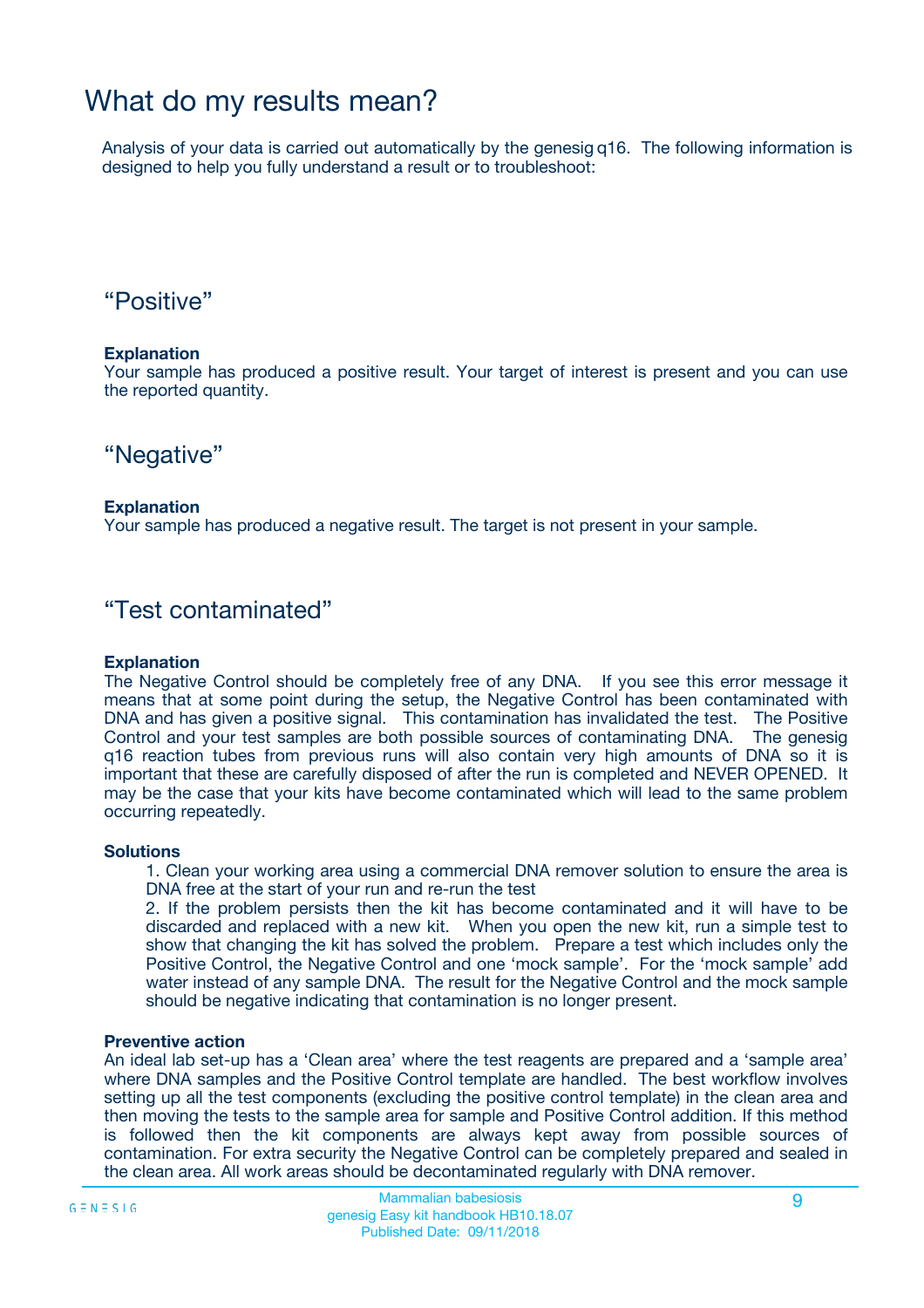### "Sample preparation failed"

#### **Explanation**

The test has failed because the quality of the sample was not high enough. The Internal Extraction Control component identifies whether the sample has been prepared correctly and is of suitable quality. This error message means that this quality control test has failed and the sample quality is not high enough for analysis.

#### **Solutions**

1. Check the sample preparation protocol for any user errors then repeat.

2. Poor quality samples can result from overloading the sample preparation protocol with too much starting material. Try reducing the amount of starting material then repeat.

3. Failing to add the Internal extraction Control DNA to your sample during the sample preparation protocol can also lead to a reported result of "sample preparation failed". Ensure that this step has not been overlooked or forgotten. If your samples are derived from an archive store or from a process separate from your genesig Easy extraction kit; you must add 5µl of Internal Extraction Control DNA into each 0.5ml of your sample to make it suitable for use on the q16.

### "Positive result, poor quality sample"

#### **Explanation**

The test is positive so if you are only interested in obtaining a 'present or absent' answer for your sample then your result is reliable. However, the test contains an Internal Extraction Control component that identifies if the sample is of high quality. This quality control test has failed and the sample is not therefore of high enough quality to accurately calculate the exact copy number of DNA present. If you require quantitative information for your sample then proceed with the solutions below.

#### **Solution**

For appropriate solutions, read the "Sample preparation failed" section of this handbook.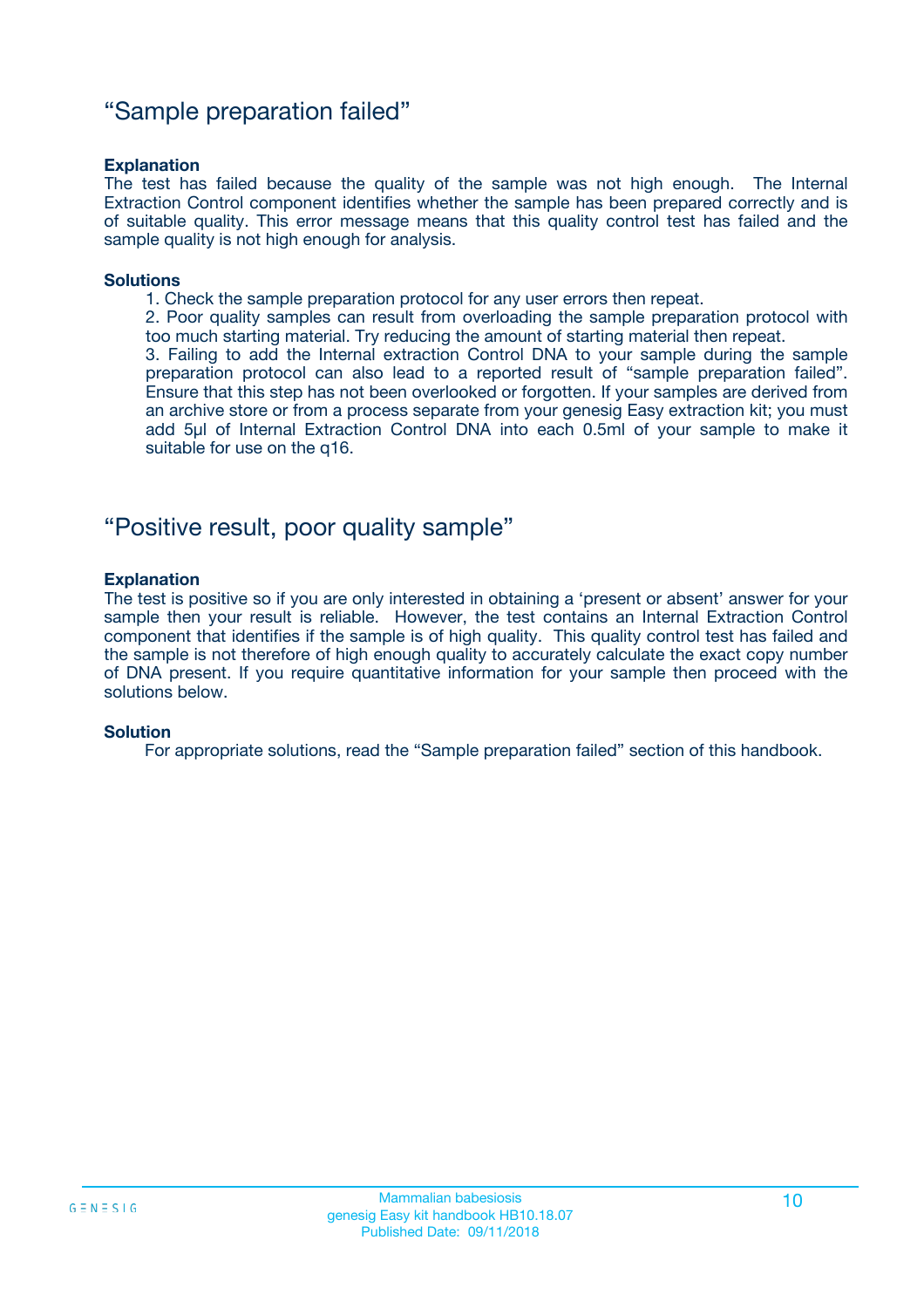### "Test failed"

#### **Explanation**

The test has failed because the Positive Control has not worked. The Positive Control is present to show that all aspects of the test are working correctly together. When this control test fails, the test as a whole is invalidated. This finding indicates that a problem has occurred in the reaction set-up part of the experiment and has nothing to do with sample preparation.

#### **Solutions**

- 1. Check the entire workflow and test set-up to look for any user errors, then repeat the test e.g. have the right colour pipettes and solutions been used with the correct tubes?
- 2. Ensure the positive and negative controls are inserted into the correct wells of your q16.

3. A component of the test may have 'gone off' due to handing errors, incorrect storage or exceeding the shelf life. When you open a new kit, run a simple test to show that changing the kit has solved the problem. Prepare a test which includes only the Positive Control, the Negative Control and one 'mock sample'. For the 'mock sample' add internal control template instead of any sample DNA. If the Positive Control works, the mock sample will now be called as a negative result.

### "Test failed and is contaminated"

#### **Explanation**

The Positive Control is indicating test failure, and the Negative Control is indicating test contamination. Please read the "Test Failed" and "Test contamination" sections of this technical support handbook for a further explanation.

#### **Solution**

For appropriate solutions, read both the "Test failed" and "Test contaminated" sections of this handbook.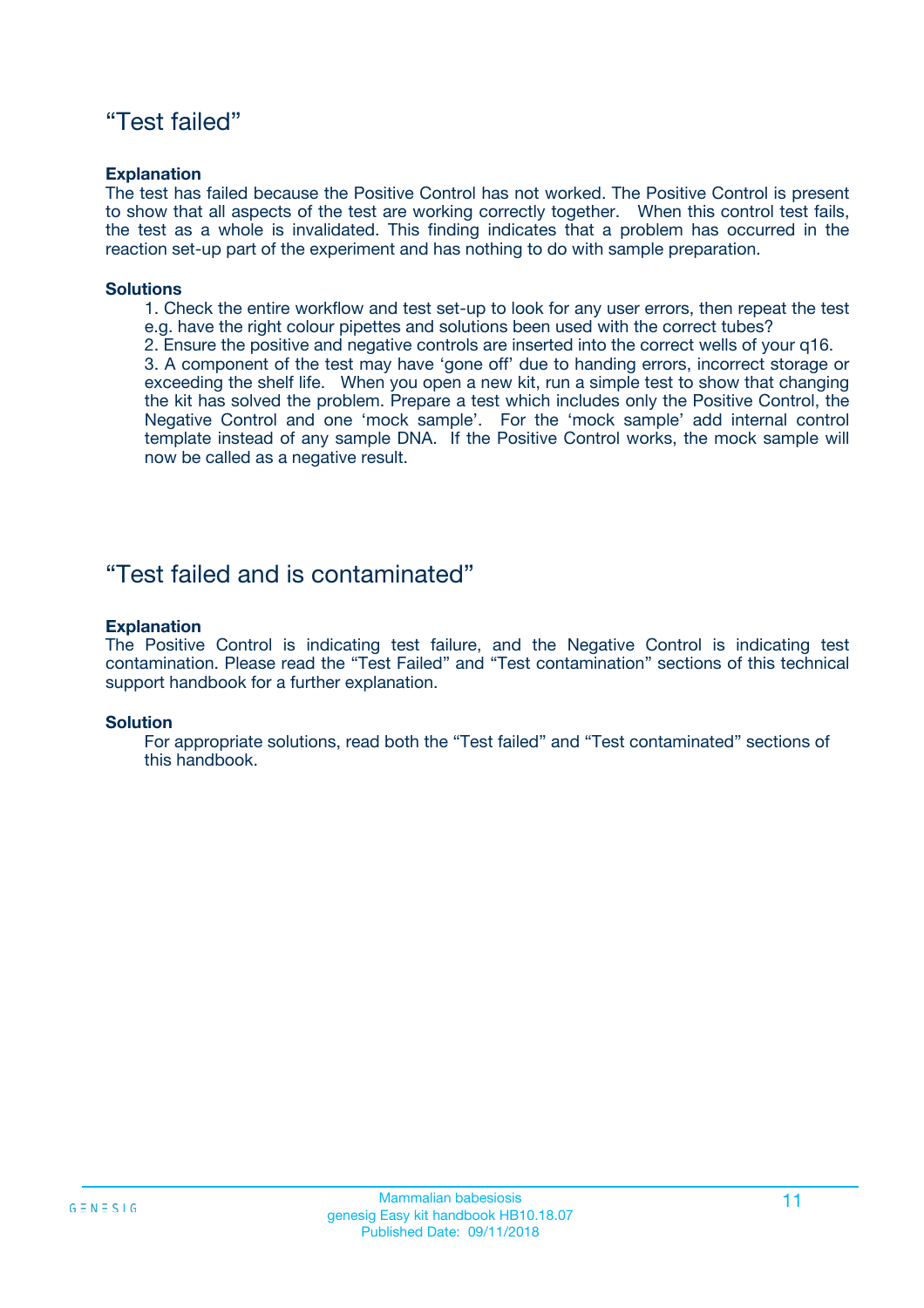## Mammalian babesiosis

Babesia species are parasitic protozoans of the Apicomplexa phylum that infect organisms causing a haemolytic anaemia known as babesiosis.

These protozoa use ticks of the Ixodidae family as a vector. During tick feeding on an invertebrate host, the trophozoite form is injected into the host blood system resulting in invasion of the erythrocytes by apicoplast action. This group of organelles secretes enzymes which erode the cellular membrane of the red blood cells facilitating entry. Once within the cells, binary fission takes place resulting in the rupture of the cells allowing protozoan spread through the blood stream and causing anaemia. The merozoite form is subsequently ingested by the tick vector in a blood meal where it locates to the midgut and multiplies. Migration to the salivary glands facilitates passing of the parasite to a new host.

Infection with a Babesia species results in Babesiosis, a disease which presents with different symptoms depending on the causative agent. Infection with Babesia can result in increased body temperature, loss of appetite, malaise, anaemia, severe weight loss and enlargement of the spleen and liver. If the central nervous system is affected, respiratory or circulatory failure may occur causing seizures and ataxia.

Oral atovaquone with oral azithromycin is the most commonly used treatment for infection with B. divergens and B. microti. However, supportive therapy using intravenous fluid replacement is also important and severe anaemia can be treated with whole blood transfusions. In severe cases, blood transfusions have been performed just to lower the parasitic load in the individual.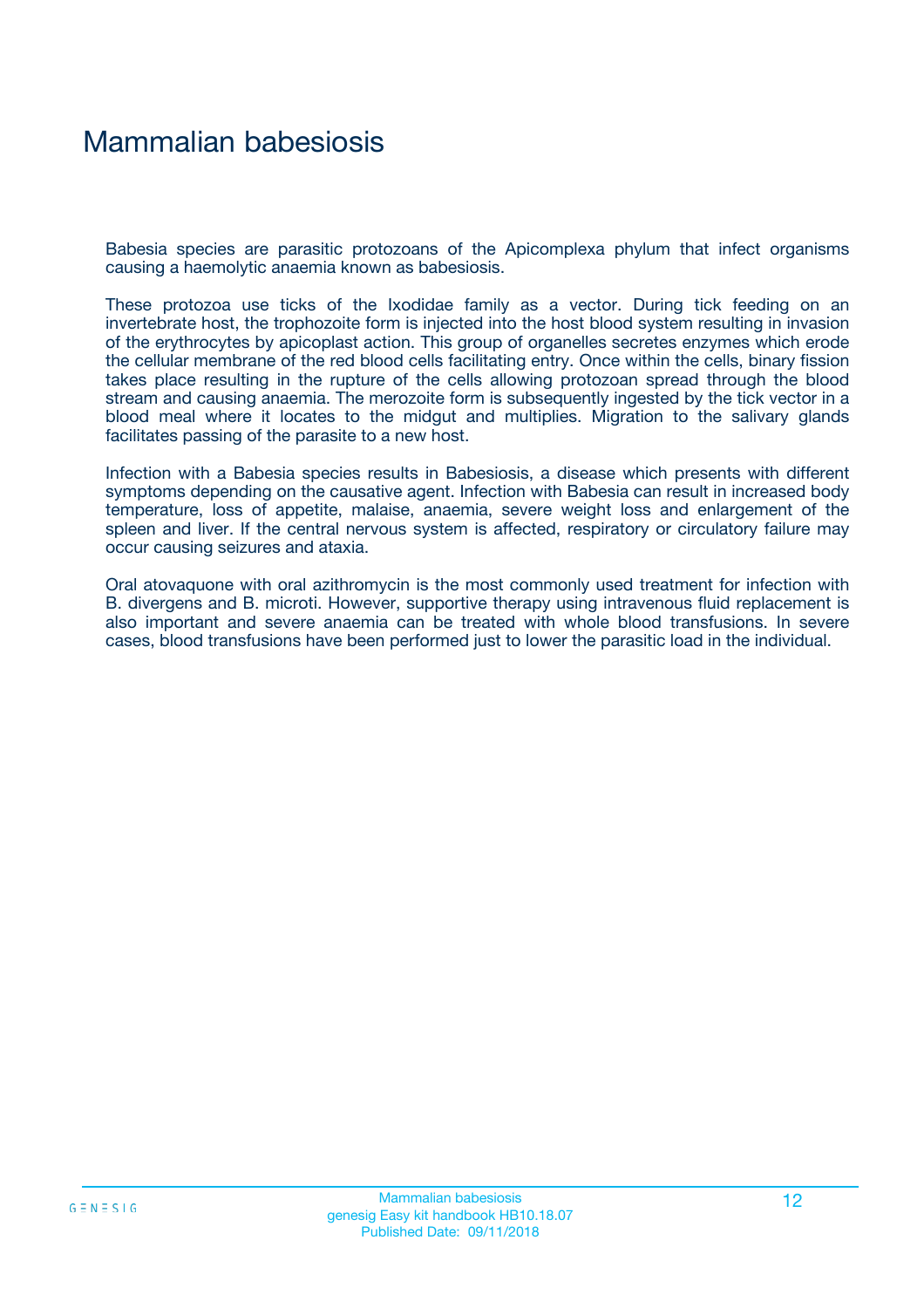# **Specificity**

The Primerdesign genesig Kit for Mammalian babesiosis (M.babesiosis) genomes is designed for the in vitro quantification of M.babesiosis genomes. The kit is designed to have a broad detection profile. Specifically, the primers represent 100% homology with over 95% of the NCBI database reference sequences available at the time of design.

The dynamics of genetic variation means that new sequence information may become available after the initial design. Primerdesign periodically reviews the detection profiles of our kits and when required releases new versions.

Our kit for Babesia species genomes has been designed for the detection of the Babesia species that cause babesiosis in mammalian species. The 18S ribosomal gene, is the ideal target to achieve a broad based detection profile within this genus. The primers and probe sequences in this kit have 100% homology with over 95% of reference sequences contained in the NCBI database.

This kit will detect B.gibsoni, B.canis canis, B.canis vogeli, B.canis rossi, B.crassa, B.major, B. hongkongnensis, B.caballia, B.ovata, B.occultans, B.microti, B. divergens, B. capreoli, B.odocoilei, and B.bigemina.

If you require further information, or have a specific question about the detection profile of this kit then please send an e.mail to enquiry@primerdesign.co.uk and our bioinformatics team will answer your question.